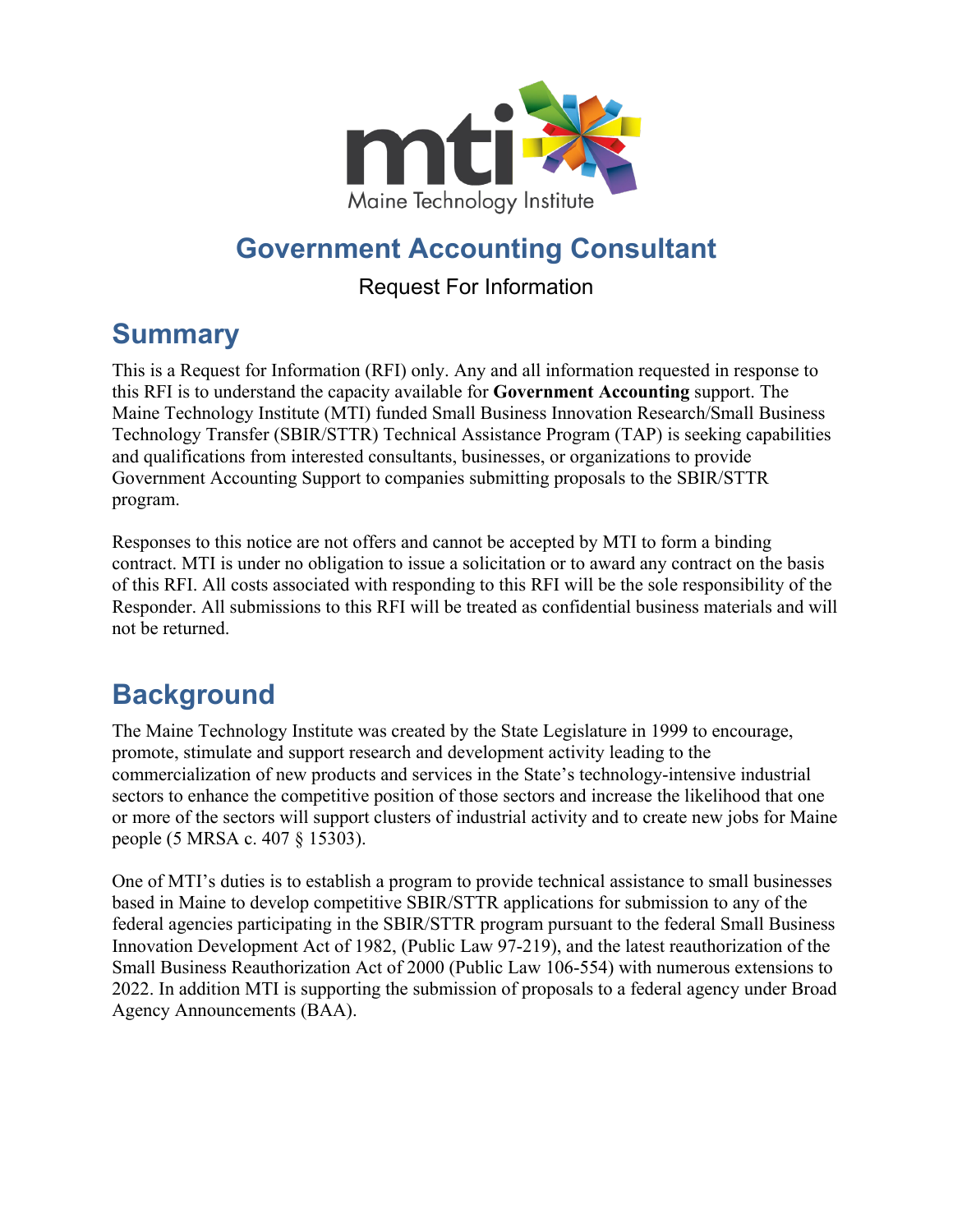#### **Purpose**

This RFI is intended to inform MTI of the capabilities and capacity of consultants, businesses, or organizations to provide Government Accounting Expertise in support of Maine-based companies seeking to submit competitive proposals to an agency under the SBIR/STTR program or BAAs. MTI is requesting responses that meet or exceed the required capabilities listed below and in the attached summary to support companies as they build their research and development budget and budget justification for inclusion in their application.

This is not a full-time employment position and, to support SBIR/STTR TAP services in a timely manner, MTI will engage for this service on an ad hoc basis.

Information Requested – Maximum 7 pages excluding resumes:

- Name and address of business
- Key personnel including resumes
- Past experience and professional association memberships
- Description of the Respondent's capabilities/qualifications/skills to provide the services described herein
- Description of experience conducting the desired capabilities
- Other important information not captured here and relevant to this RFI and supports the services listed in the attached document

In addition to the above items, please list experience in the following areas:

- Experience in developing indirect cost rates
- Related experience in government accounting
- Supporting pre-award submissions
- Setting up QuickBooks for companies

Responses must be received by 5:00 p.m. June 27, 2022 to be considered.

| Submit responses via email to: | Shane Beckim, Senior Investment Officer |
|--------------------------------|-----------------------------------------|
|                                | sbeckim@mainetechnology.org             |
|                                | Maine Technology Institute              |
|                                | Brunswick, ME 04011                     |